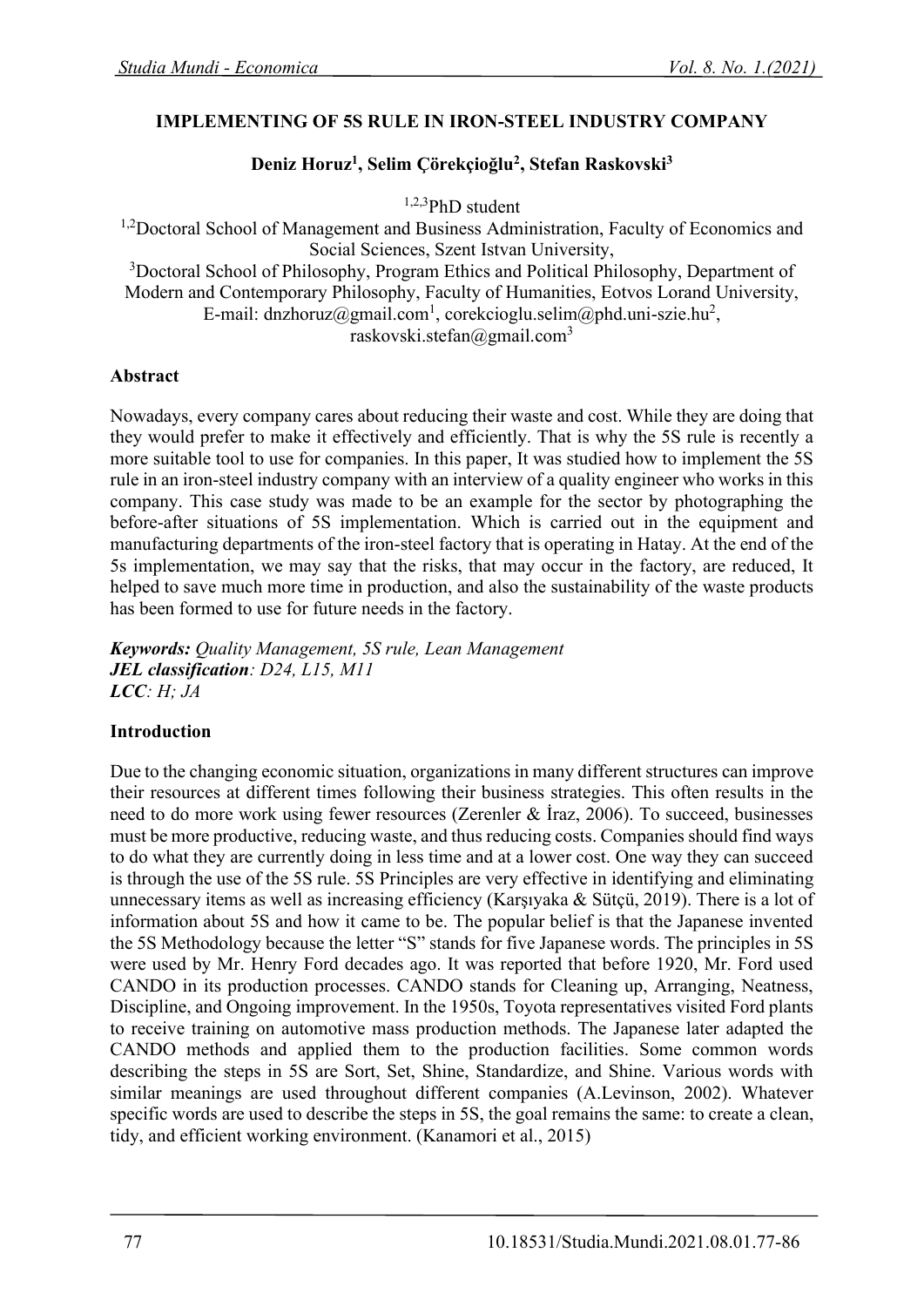### **Literature Review**

### *What is the 5S tool?*

One of the most powerful Lean Manufacturing Tools and the cornerstone of a successful application is 5S. But what is 5S and its 5 Steps of Sort (Seiri), Straighten or Set in Order (Seiton), Shine (Seiso), Standardize (Seiketsu), and Sustain (Shitsuke). 5S is a simple tool to organize your workplace cleanly, efficiently, and safely to improve your productivity, visual management, and promote standardized work. (Jiménez et al., 2015)

Most of the other 5S definitions focus on the aesthetic and efficiency gains you have achieved by applying 5S and neglect the true purpose of 5S. Its main purpose is the need to introduce standard operational practices to provide efficient, repeatable, and safe ways of working. By applying Lean Tools, they provide a highly visual workplace, in addition to the standardized work that gives you a stable foundation for creating all your other improvements. One of the most important factors of 5S is that problems arise immediately. 5S is a process carried out by a team. And it should be managed by people working in the area where 5S principles are applied. It is not a tool that can be applied to a region with the cooperation of foreigners. It is a need to know the people within it (Hirano, 1986).



**Figure 1.: Steps of 5S**

*Source: QUALITY2day*

# *How to Implement 5S*

### *Sort*

The first step is sort in 5S. During the sort, the team should review all items in the work area, including all tools, supplies, and mass storage parts. The 5S team leader should review and evaluate every item in the group. This will help determine what elements are required to do the job effectively and efficiently. If the item is required for daily operations, it should be labeled and cataloged. If the item is not required, determine how often it is used in the performance of the job in that area. If it is a bulk item, decide on the appropriate amount to be stored in the area and move the remaining amount to the warehouse. Excess inventory is a waste type and should be eliminated during 5S activities. (Randhawa & Ahuja, 2017)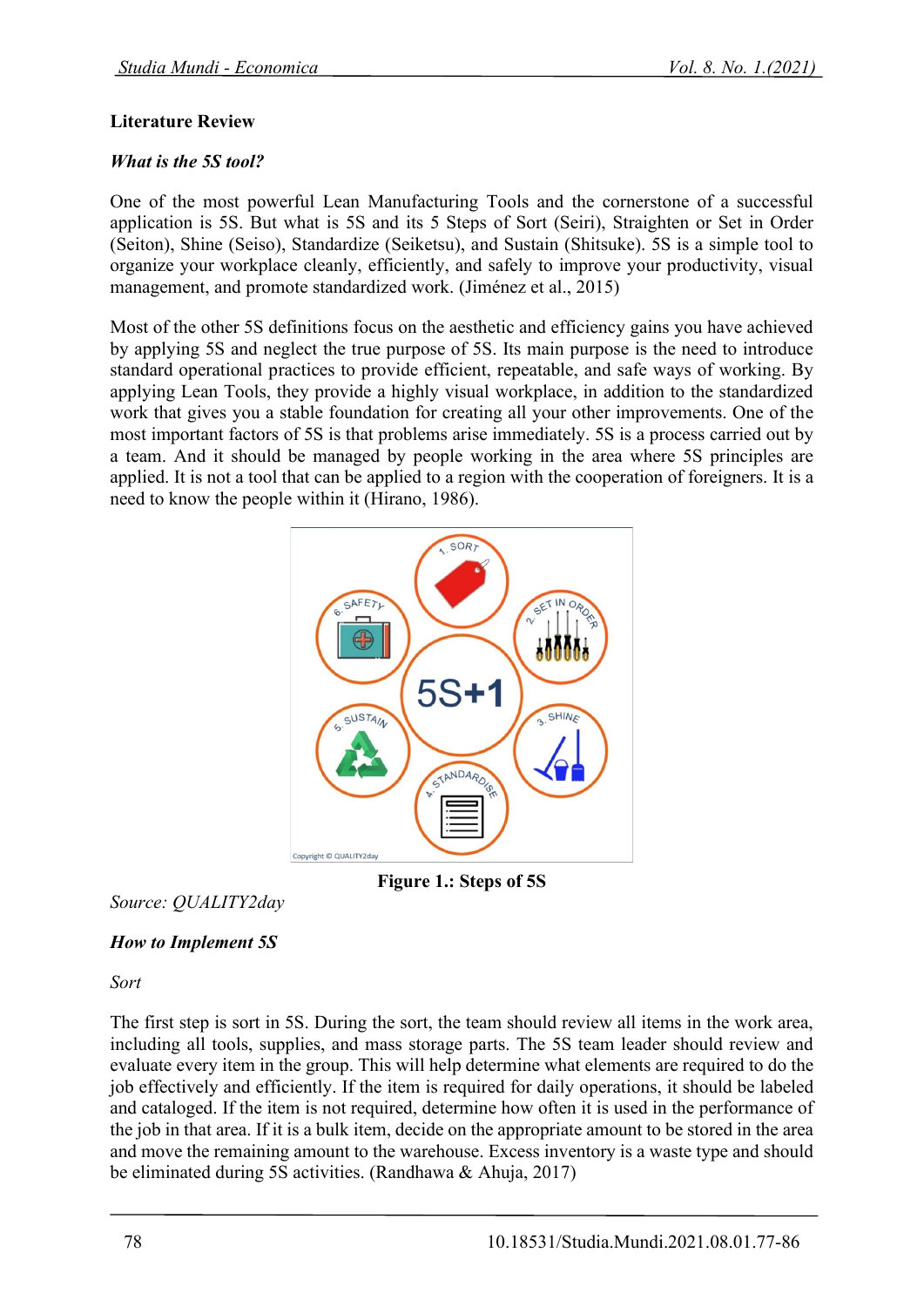### *Set in Order*

Specify a location for all items that remain in the workspace. Put all the items in their designated places. A frequently cited quote is "A place for everything and everything in its place". During the straightening step, look for ways to reduce or eliminate waste. One form of waste in a process is unnecessary operator movement. For this reason, frequently used tools and consumables should be stored in the work area close to the operator. An effective way to avoid wasting time searching for the right tool is to create shadow boards for all essential tools. Products that are not used frequently should be stored according to their frequency of use. All parts boxes must be properly labeled. The label should contain the part number, part description, storage location, and recommended minimum / maximum amounts. A properly corrected workspace allows the operator to quickly review and verify that they have everything they need to successfully fulfill their tasks. (Matsushita, 2015)

#### *Shine*

The next step is to clean everything in the region and remove debris. To be effective, we must keep the area and related equipment clean. Dirty process equipment may increase the potential for process variability and can lead to equipment failure. Time lost due to equipment failure is considered waste and no added value. A contaminated area can also contribute to safety issues that have the potential to cause injury to a worker. Operators must clean their field at the end of each shift. By doing this, they will likely notice anything unusual, such as oil or lubricant leaks, worn lifting cables, burnt out bulbs, dirty sensors, and so on. (Ene Yalçin et al., 2020)

### *Standardize*

The fourth step was called the most important step in the 5S process. In this step, we need to develop standards for the 5S system. These will be the standards by which the previous 5S steps were measured and maintained. In this step, study instructions, checklists, standard studies, and other documents have been developed. Without work instructions or standard work, operators tend to gradually make their paths rather than those set by the team. The use of visual management is very valuable at this stage. Sometimes media coding and standard colors are used. Photos of the area in the standard 5S configuration are usually sent for easier identification of incompatibilities. Operators are trained to detect unsuitable conditions and correct them immediately. Besides, programs should be developed for regular maintenance activities in all areas. (Hossein Hojjati, 2011)

### *Sustain*

This can sometimes be the most challenging step in the process of five steps 5S. It is the continuation of the Sort, Straighten, Shine, and Standardize steps. It is the most important step in meeting the need to perform 5S on a consistent and systematic basis. During this step, a standard inspection system is generally developed and implemented. The purpose of the continuation step is to incorporate the 5S process into the company culture. The company should try to make 5S a lifestyle so that the benefits of exercise can be preserved. 5S is not a one-time exercise. After the 5S Process, it is necessary to become a habit (Gapp, Fisher, & Kobayashi, 2008).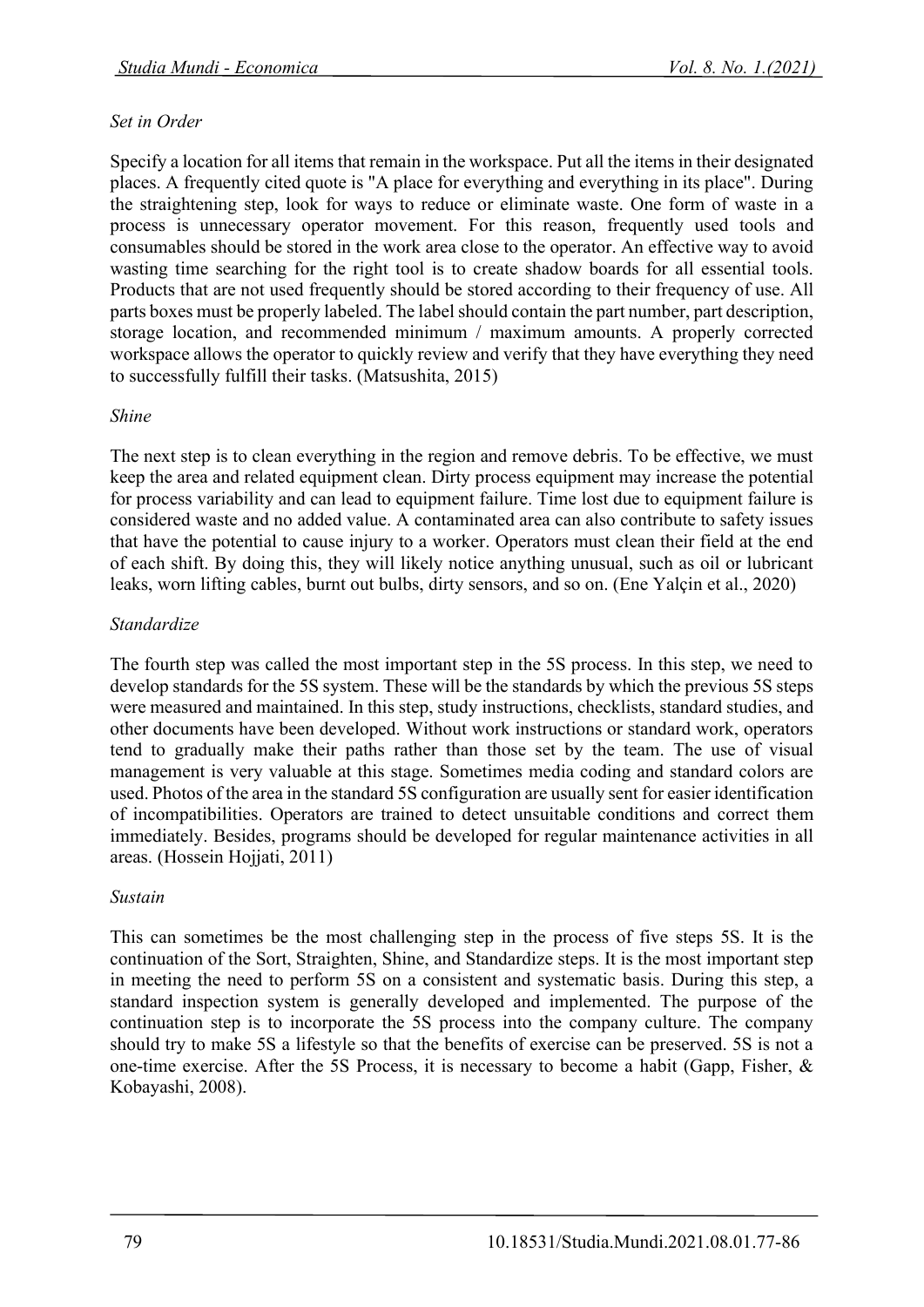*5S + 1*

Some organizations have added steps and named their processes  $5S + 1$ . The additional step taken is safety. The purpose of adding this step is to promote a culture that increases safety by identifying and eliminating any workplace hazard. Also, tools and workstations are selected or designed with the appropriate ergonomics in mind. The emphasis is on the motto "Safety First" at each of the other 5S steps. (Filip & Marascu-Klein, 2015)

Many companies applied 5S to all areas. The greatest benefits usually occur when 5S is implemented as part of a larger lean initiative within the organization. If 5S is implemented properly, it can help support your company's lean initiatives and can be a strong incentive to develop a culture of continuous improvement (Shah & T.Ward, 2007).

# *The 8 Forms of Waste*

As mentioned earlier, 5S Principles are effective tools to reduce waste, improve quality, improve efficiency, promote safety, and promote continuous improvement. When applying the 5S Methods, you should always remember the various forms that waste can take (Ginting et al., 2020):

- Overproduction To produce more products than necessary or to produce parts faster than downstream processing. Try to produce the right amount at the right time.
- Excessive Inventory This may be a direct result of overproduction or due to poor purchasing practices. Excessive or unnecessary inventory can spread other types of waste.
- Inappropriate or Non Value Added Processing Waste arises from the use of the wrong tool, unnecessary processes, or by not using the most efficient processes or tools for the job. Pay attention to the statement "Because we always did this way". The right method and the right tools can reduce waste in the process.
- Waiting Time and resources might be wasted while waiting for parts, supplies, or information.
- Transportation Excessive travel or movement of material is wasted. The right planning and process layout can help reduce or eliminate excess transport. Using value stream matching can help the team to fully visualize how much material is traveling.
- Unnecessary Motion  $-$  Any movement that does not add value by the operator is a waste. Examine the movements needed to perform the task during your 5S exercise. Arrange the workstation so that all tools and supplies are readily available and easily accessible. In some cases, reordering certain processing steps may reduce excessive movement by the operator. You can create a more ergonomic workstation by reducing or eliminating excessive motion loss. Always consider safety first.
- Defects This waste form is the worst. Producing unsuitable parts or assemblies increases the amount of scrap, reduces processing efficiency, waste machine, process or assembly time, and causes wear of the tool without added value. Faults can also create additional waste in the form of dwell time if downstream operations run out of available parts.
- Untapped Employee Creativity (potential) Many companies now realize that their best assets are employees. Companies should create an atmosphere where ideas are encouraged. Some of the most successful organizations have created a culture where employees' ideas are truly heard and evaluated. When their good ideas are applied, the employee is recognized and rewarded. You never know where your next great idea will come from (Jakubiec & Brodnicka, 2016).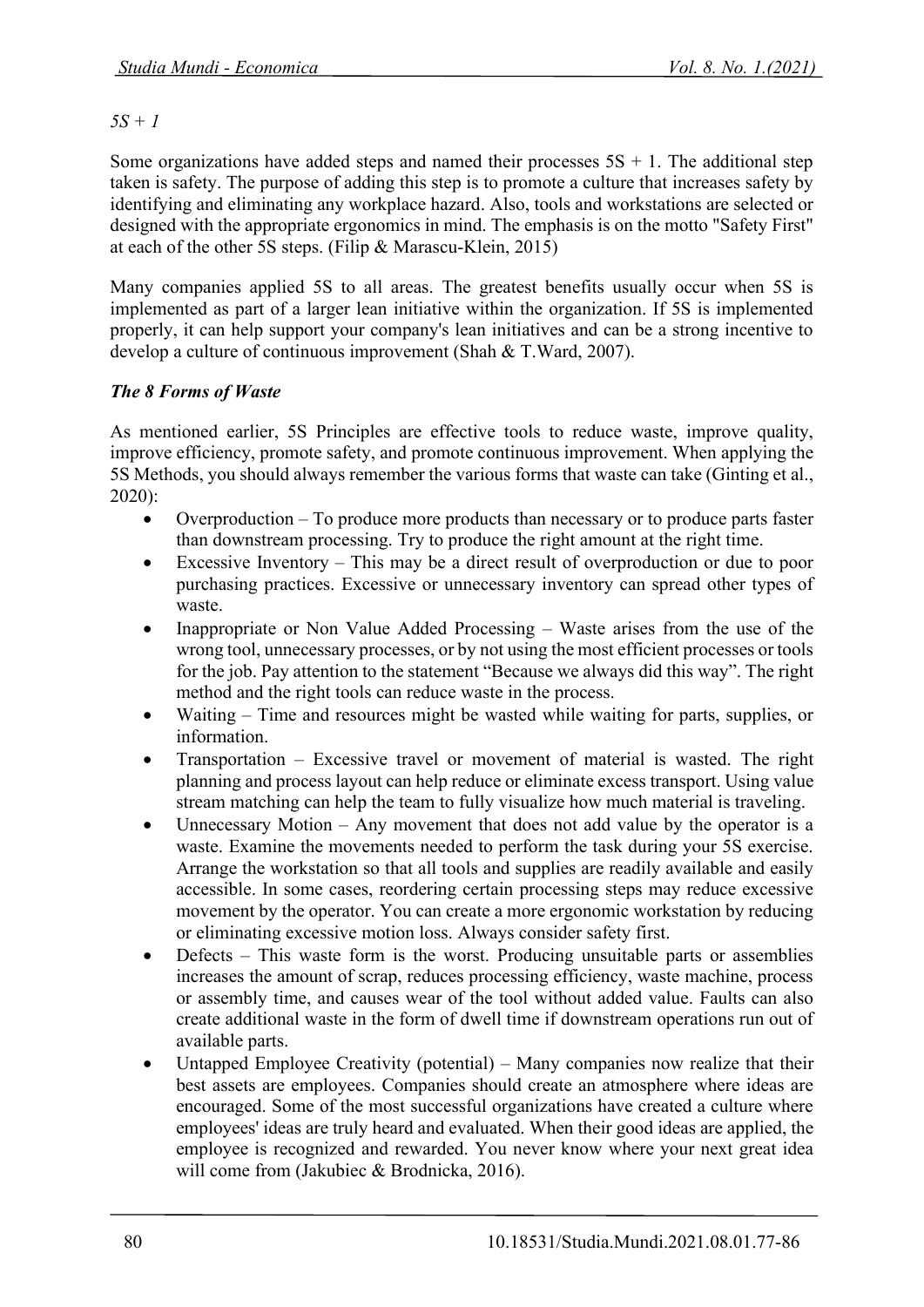When implementing your 5S program or other lean tools, pay attention to various waste forms. Take action to eliminate waste in your processes. Involve team members and encourage ideas for improvements. Teams will take ownership of the process when they work together to recognize, handle, and eliminate waste and improve their workplace. They are more likely to detect incompatibilities in the future. 5S Principles will slowly become a habit. Then you will start developing the culture of continuous improvement (Jones & Womack, 1997).

### **Method and Data Set**

The method of this study, the qualitative research method was adopted, and data were compiled by face-to-face interviews based on a 7-item question prepared in advance. I have interviewed with a quality engineer of the factory.

Data Collection of this study, the opinion of the quality engineer of the company whose name is branded has been examined by the interview technique about the implementing of the 5S rule in Iron-Steel Industry Company.

The interview was recorded by a device and the other part was recorded with a note. The interview took 45 minutes in total. The participant wanted to keep the company name and his name hidden. The interview took place in the city of Hatay in Turkey.

Data Analysis, In the interview with the participant of this study, a semi-structured interview form consisting of seven questions was used by the researcher. The opinions of the engineer were transmitted based on confidentiality and coded without giving his name. The coding was determined as an interviewee.

In this study, the data obtained from face to face interview was analyzed by using the descriptive analysis method. The descriptive analysis method was used to analyze the data obtained from a face-to-face interview by describing the interview that was thought to contain very valuable information. Also, the answers obtained from the questions asked during the interview, observations, and document reviews, and the findings obtained from the website were interpreted by content analysis.

According to the descriptive analysis, the data obtained are summarized and interpreted according to the previously determined themes. Direct citations are frequently taken to reflect the views of the interviewed individual. The purpose of this kind of analysis is to present the findings to the reader in an edited and interpreted manner. The data obtained for this purpose are first described systematically and clearly.

### **Result**

### *May you briefly introduce your company? Where does it stand?*

Interviewee: It is an iron-steel industry factory. The company started to integrate iron and steel plant in Iskenderun – Sariseki/Turkey Organized Industrial Zone in 1993. 859.000 tons of steel mill per year, with a capacity of 1.024.326 tons of rolling mill according to customer demand; TS, DIN, ASTM, AFNOR, JIS, and other world standards under the production of steel billets and rebar passes. TSE and ISO 9002 certificates received by the company are the most important indicator of the importance given to quality control.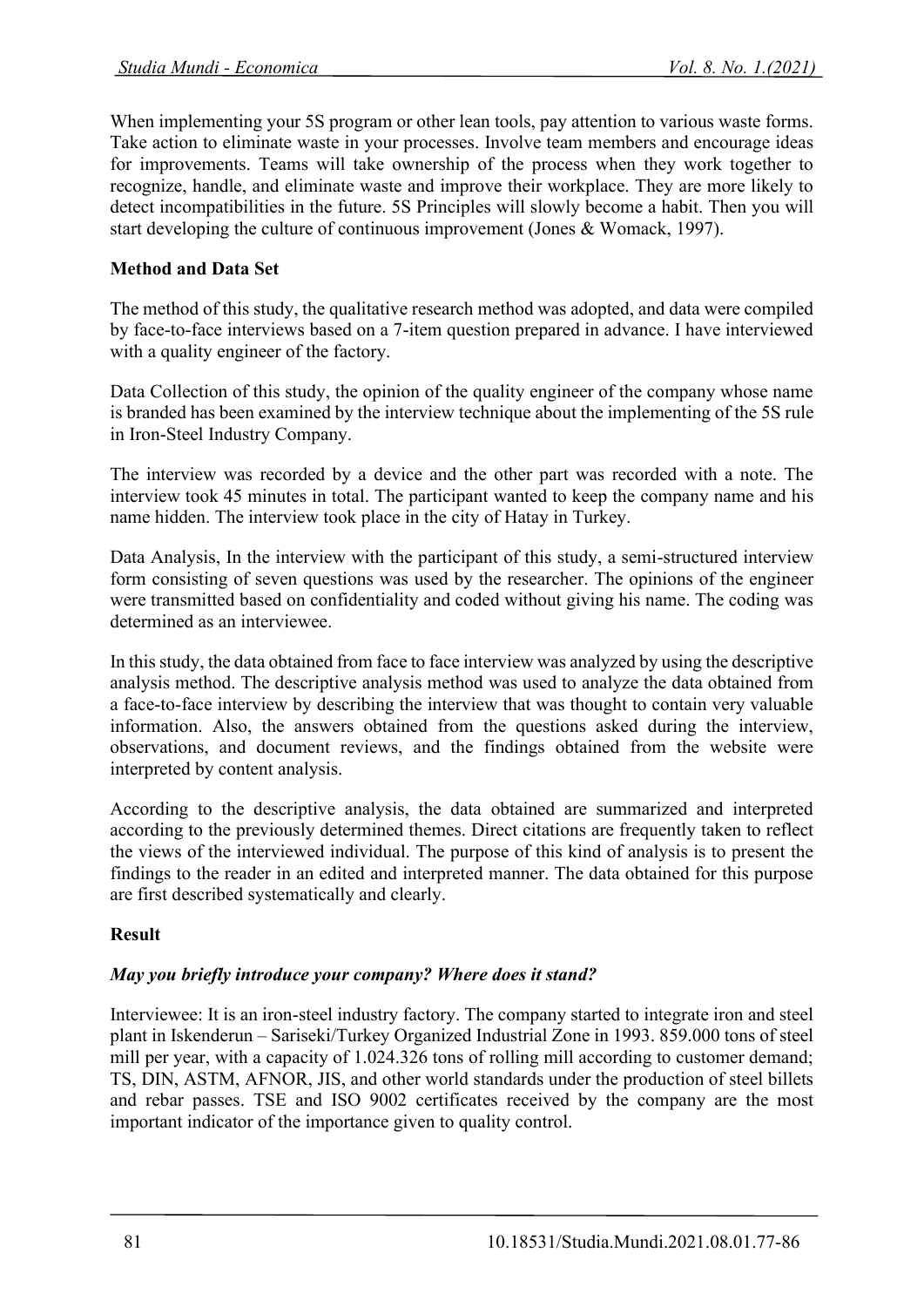### *What is your quality assurance system in your factory?*

Interviewee: The factory has ISO 9001: 2000 Quality Management System Certificate which is accepted internationally. ISO 9001: 2000 Standard is the basis of their quality management system and covers all in-plant applications and all of our employees contribute to this system.

### *How did you decide to use the 5S tool in your factory?*

Interviewee: Everything was messy and old in the factory. It was hard to find equipment. The personnel, who has been working for more than 5 years, knew where the tools were but new employees were having trouble finding the tools. That is why how we decided to use the 5S rule against these problems. We wanted to create a more organized environment using 5S. Also, we wanted to extend the useful life of the pieces of equipment by sustaining the types of equipment. We did this by maintenance. We wanted to shorten the material search time of employees by using 5S. We also used 5S to recognize missing materials. It helped us to find the equipment easily.

### *How do you teach the 5S tool to your employees?*

Interviewee: Actually, white-collar workers know what the 5S tool for. Our goal is to teach this 5S rule to blue-collar employees. To teach the logic of 5S to blue-collar employees, first of all, we have given a 5S training course in which we explain what is the 5S tool and how to use it. Secondly, we have given case studies to improve the understanding of the 5S tool. Last but not least, we have given problem-solving examples to clarify every step of 5S and show the way how they can solve the issues when they face which related to the 5S tool idea.

### *How do you implement the 5S tool in your factory? Briefly explain, please.*

Interviewee: We have implemented the 5S tool through monthly inspection. The factory is divided into separate units. There are 18 different units in total. These units are visited and inspected in the last week of each month. The control of the previous work is carried out. There is also a report on what should be done for the other month. This report shows the activities to be carried out in the units, the activity panel is determined by the actions to be taken and by whom. And on which date it will be re-checked, it is written on the ground that every employee can see.

After the unit check, there are scoring systems for each unit. They update this score after each inspection. If the actions to be made, a high score is given. They also control old actions to ensure continuity. If there is trouble in the old action, points are reduced. Monthly reports on units are written at the end of the scoring. After this, that report, which has scoring on it, is sent to each unit. That report shows, which actions were carried out, what actions should be made, what actions were postponed, and why it could not be done contains information about them per unit. After organizing the whole scoring report, we have selected the 3 most popular actions of the month. That shows us and employees which unit was more successful at the end of this monthly unit checking. We do that to motivate our employees. They can keep their 5S attitude effectively and efficiently.

### *Do you have another implementing way of the 5S tool?*

Interviewee: The factory has a 5S red sticker plan. During the extraction process of unnecessary materials, they put a red label on the materials which employees do not know what to do with them while they are debugging. Each unit has a red label area. They leave these materials in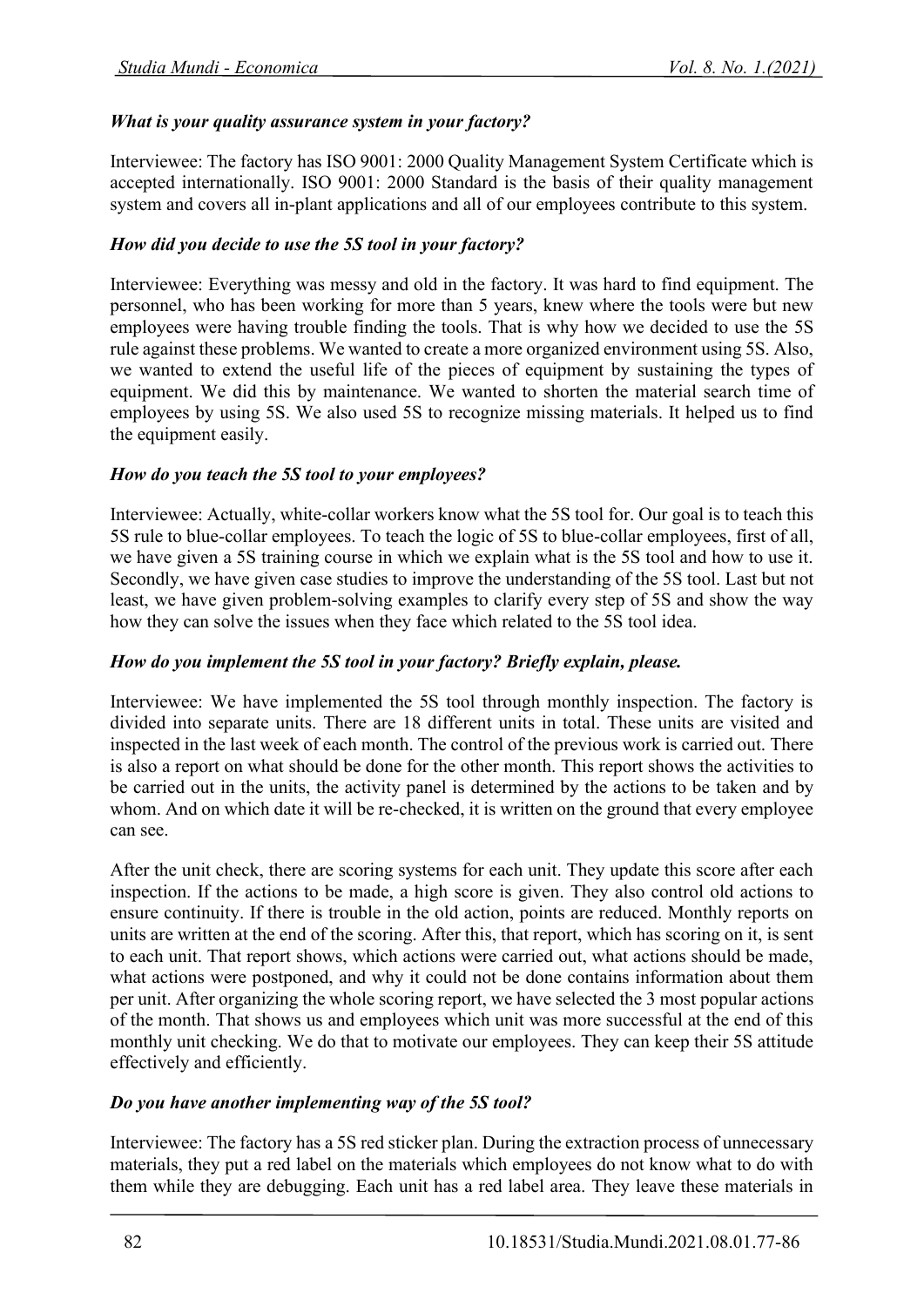these red label areas. The purpose of doing that is to prevent the disruption of the current action or work. The materials are placed in the red label area and these materials' waiting time is a week. After collecting those things, we have discussed with the managers what should be done for these materials. At the end of the discussion, these materials are either sold or used in other units. In this way, we ensure the continuity of the materials.



**Figure 2.: Implementing of 5s with a Red Label for Materials(Sort)** *Source: The Report of Examined Factory*

# *How do you show the result to your employees?*

Interviewee: We make a PowerPoint presentation about what we have done monthly for each unit then we publish this presentation on the cafeteria's television screen. Everybody can see the result in that way. They see the whole action with before-after pictures.



**Figure 3.: Implementing of 5S in the tool area(Set in Order)**  *Source: The Report of Examined Factory*



**Figure 4.: Implementing of 5s in the equipment area(Standardize)** *Source: The Report of Examined Factory*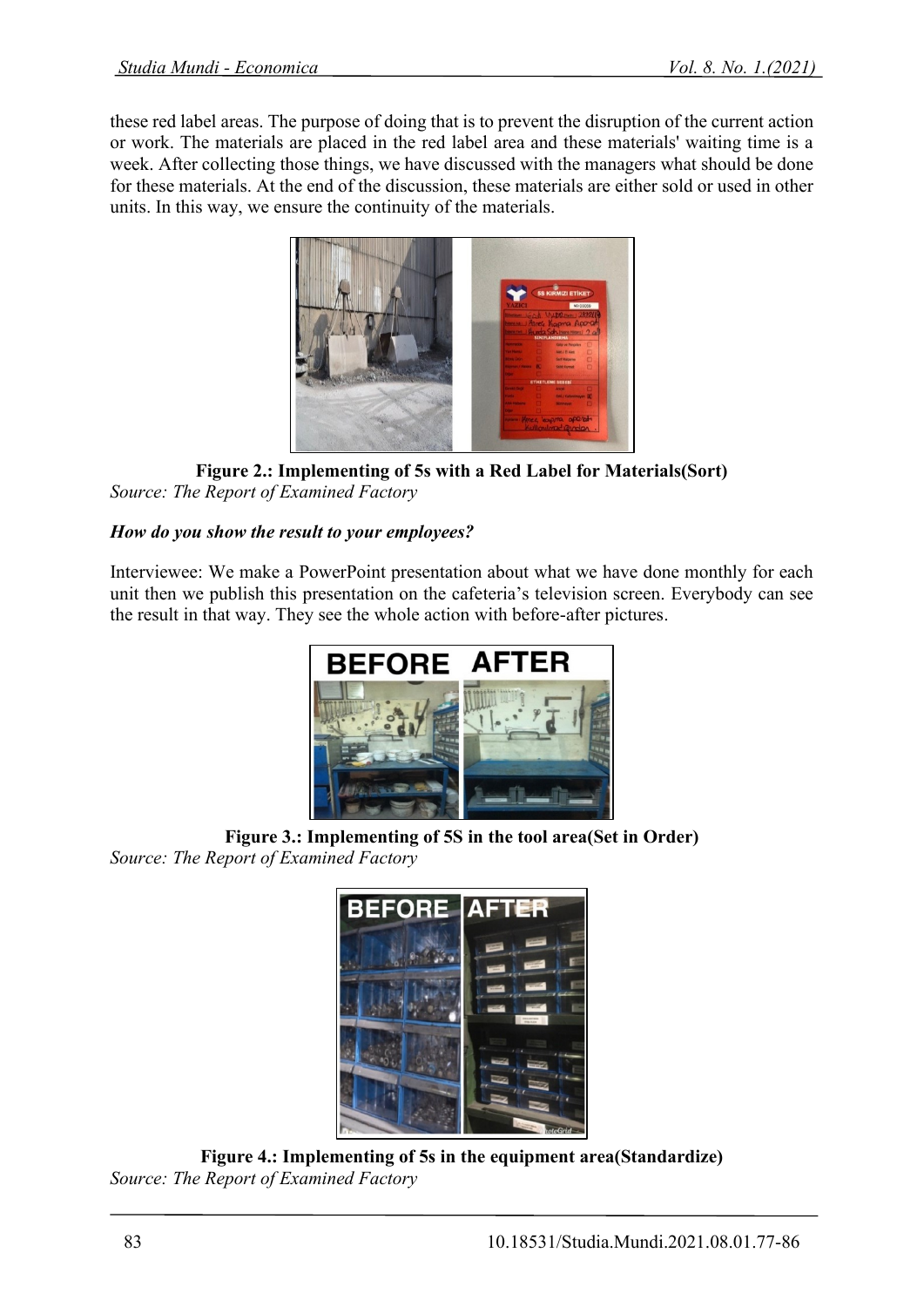

**Figure 5.: Implementing of 5s in the material area(Shine)** *Source: The Report of Examined Factory*



**Figure 6.: Implementing of 5s in the pathway(Safety)**

*Source: The Report of Examined Factory*

Figures, which are above, are the examples and results according to what the quality engineer was trying to explain during the interview session regarding how they usually manage the actions in the company by using the 5S rule. Also, the figures, which came from the factory's report, show us the steps of the 5S rule. Furthermore, Figures show how units of the factory are well organized, reducing the time and cost, increasing sustainability, and decreasing the risk in the workplace after implementing the 5S rule.

# **Conclusion**

The 5S study of this paper, describes the 5S (seiri, seiton, seiso, seiketsu, and shitsuke) method implemented to improve the workplaces, to increase the working environment quality, to eliminate or reduced mistakes, to sustain the industrial process performance. After having interview answers and various before-after pictures, which have been taken from the factory, are proofing those sentences. Those also show what was the point of the factory to reach while they were implementing the 5S rule. Additionally, the answers of the interviewee show us that the advantages of implementing the 5S method in the factory are: development of a qualityconducive working environment, eliminate errors, mistakes and problems are visual, reduction of waste, reduction of waiting and searching time, transparency and clearness of workflow and workplaces, establish standards (everyone knows exactly where to find things), work safety and ergonomics of all employees. Those advantages confirm that they effect generally the factory's process positively.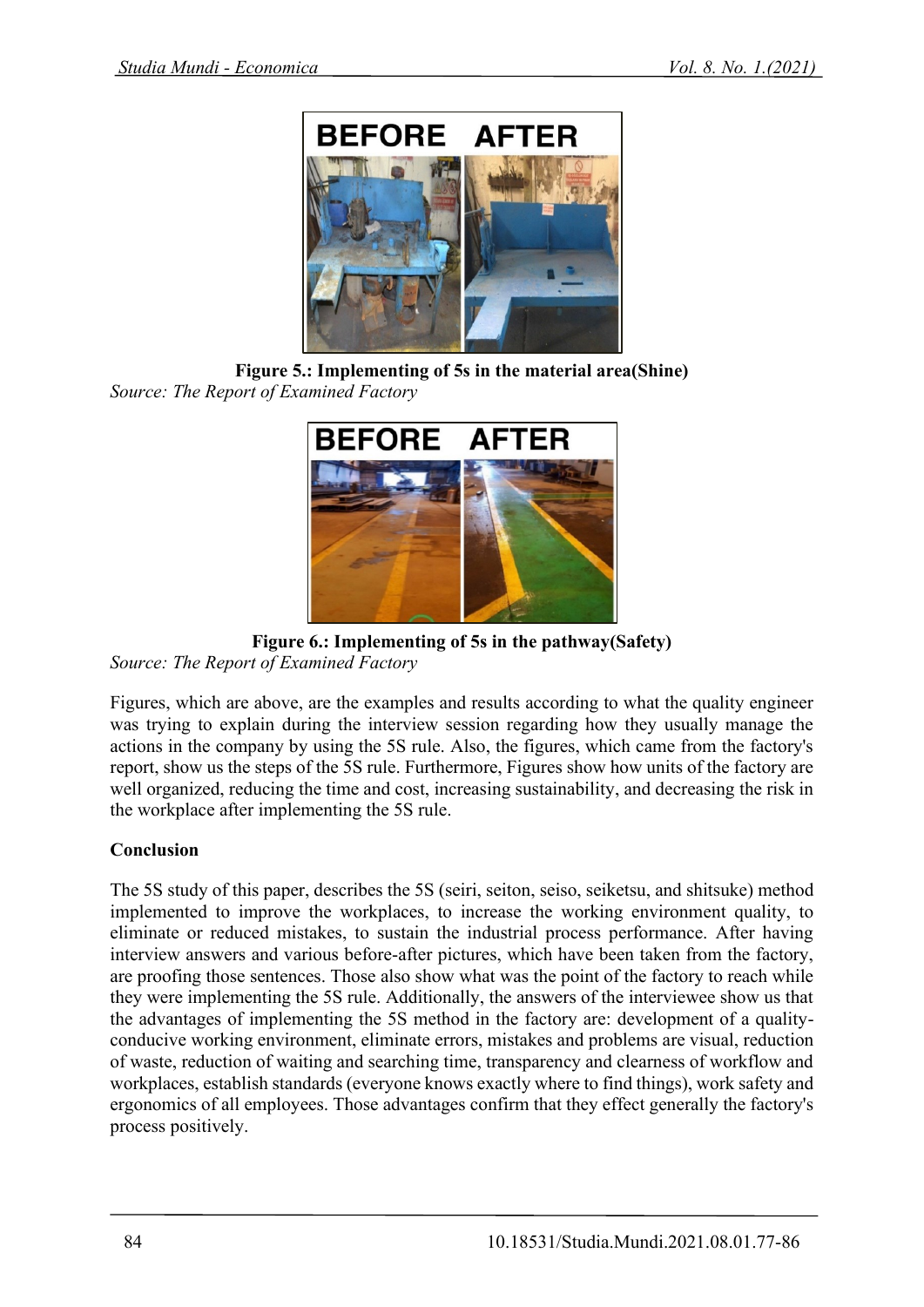According to the factory's quality engineers' report, after implementing the 5S method at the factory, the factory has been achieved the following results:

- Preparing workshops on 5S topics (agenda, participants, objectives, etc.);
- Moderating the 5S workshops;
- Communicating the 5S standards catalog;
- Supporting on training and implementation of the new 5S standards;
- Supporting production workers in compliance standards;
- Supporting the development of personal service on 5S topics;
- Drafting the standardization form of process work and the 5S audit form;
- Training for 5S audit and process confirmation;
- Achievement the process confirmation of workplaces and the 5S audit;
- Supporting the process confirmation achievement:
- Establishing the reporting mode of 5S activities;
- Performing and continuous improvement of the 5S method implementation.

# **References**

- 1. A.Levinson, W. (2002). Henry Ford's Lean Vision: Enduring Principles from the First Ford Motor Plant. Productivity Press.
- 2. Ene Yalçin, S., Akin, S., Elmas, B., Eren, M., & Gündüz, T. (2020). Çelı̇k Boru İmalatinda Hazirlik Sürelerı̇ne Yönelı̇k Yalin Üretı̇m Ve Smed Çalişmasi. LEAN PRODUCTION AND SMED STUDY FOR SETUP TIMES IN STEEL PIPE MANUFACTURING., 31(1), 87–104.
- 3. Filip, F. C., & Marascu-Klein, V. (2015). The 5S lean method as a tool of industrial management performances. IOP Conference Series: Materials Science and Engineering, 95(1), 012127.
- 4. Gapp, R., Fisher, R., & Kobayashi, K. (2008). Implementing 5S within a Japanese context: an integrated management system. Management Decision, 565-579.
- 5. Ginting, S. E. F., Ramadhani, V. B., Tarigan, U. P. P., A., G., Simarmata, E., & Saragih, L. L. (2020). Implementation of Lean Service and 5S Methods to Increase The Efficiency of Service Time in Fire Department... AIP Conference Proceedings,  $2227(1), 1-7.$
- 6. Ghagare, S. D., Desai, A. A., Patil, R. B., & Siddha, U. Y. (2017). 5S IMPLEMENTATION IN SMALL SCALE INDUSTRY: A CASE STUDY. Adarsh Institute of Technology and research centre, 23-29.
- 7. Hirano, H. (1986). 5S for Operators: 5 Pillars of the Visual Workplace. ISBN-10: 1- 56327-123-0 : Productivity Development Team.
- 8. Hossein Hojjati, S. M. (2011). Implementing 5s System in Persia Noor Factory. International Journal of Industrial Engineering, 18(8), 425–431.
- 9. Jakubiec, M., & Brodnicka, E. (2016). KAIZEN CONCEPT IN THE PROCESS OF A QUALITY IMPROVEMENT IN THE COMPANY. Research on enterprise in modern economy - theory and practice, 89-101.
- 10. Jiménez, M., Romero, L., Domínguez, M., & Espinosa, M. del M. (2015). 5S methodology implementation in the laboratories of an industrial engineering university school. Safety Science, 78, 163–172.
- 11. Jones, D. T., & Womack, J. P. (1997). Lean Thinking: Banish Waste and Create Wealth in Your Corporation. Journal of the Operational Research Society, 48(11), 1148-1148.